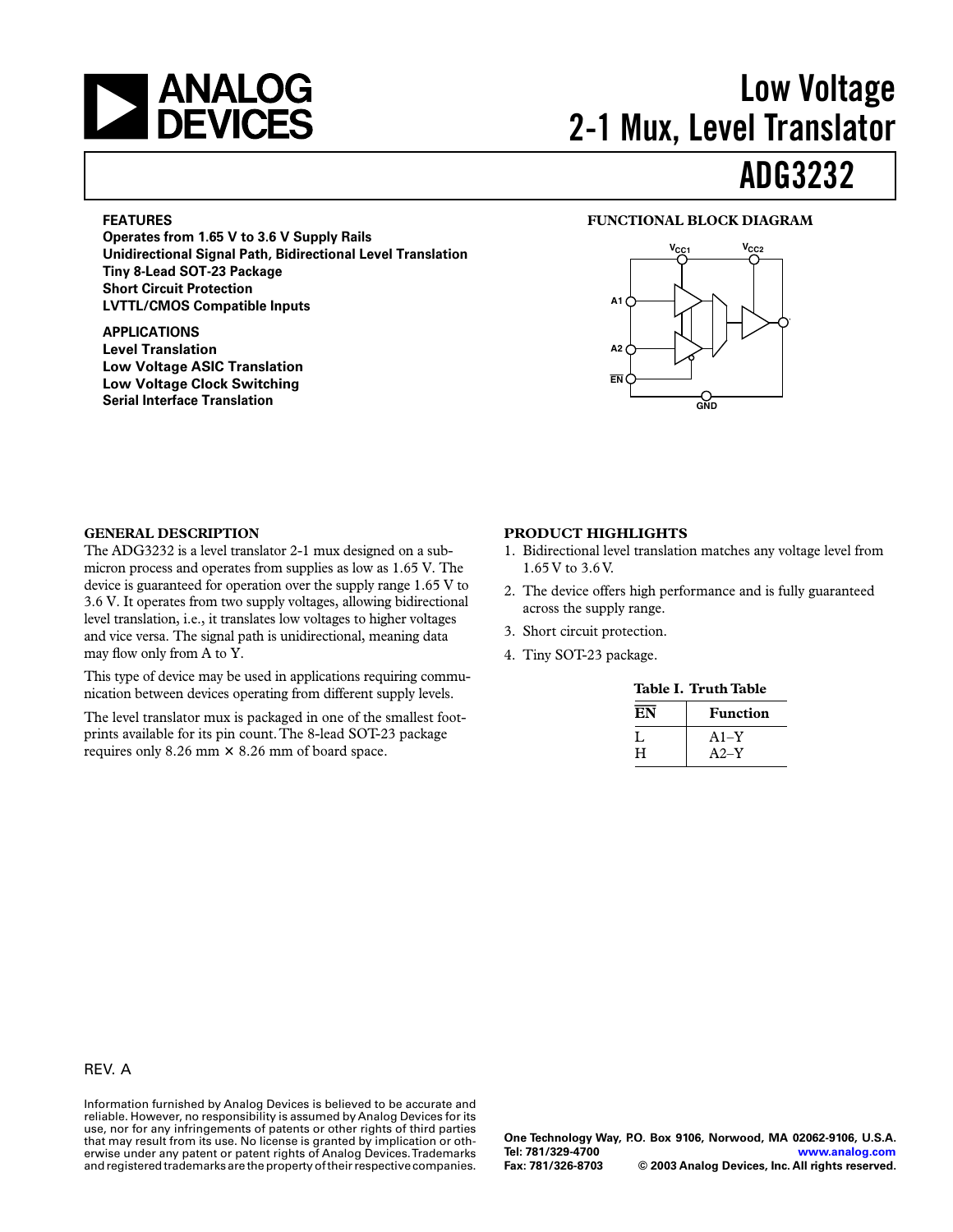### $\mathbf{ADG3232}\text{--}\mathbf{SPECIFICATIONS}^{\text{1 (V_{CC1} = V_{CC2} = 1.65 V to 3.6 V, GND = 0 V. All specifications T<sub>MIN</sub> to T<sub>MAX</sub>, unless}$ **otherwise noted.)**

| Parameter                                          | <b>Symbol</b>                           | <b>Conditions</b>                                                              | Min                 | $\mathbf{Typ}^2$ | Max             | Unit           |
|----------------------------------------------------|-----------------------------------------|--------------------------------------------------------------------------------|---------------------|------------------|-----------------|----------------|
| LOGIC INPUTS/OUTPUTS <sup>3</sup>                  |                                         |                                                                                |                     |                  |                 |                |
| Input High Voltage <sup>4</sup><br>V <sub>IH</sub> |                                         | $V_{\text{CC1}}$ = 3.0 V to 3.6 V                                              | 1.35                |                  |                 | V              |
|                                                    | V <sub>IH</sub>                         | $V_{\text{CC1}}$ = 2.3 V to 2.7 V                                              | 1.35                |                  |                 | V              |
|                                                    | $\rm V_{IH}$                            | $V_{\text{CC1}}$ = 1.65 V to 1.95 V                                            | $0.65$ $V_{CC}$     |                  |                 | $\overline{V}$ |
| Input Low Voltage <sup>4</sup>                     | $V_{IL}$                                | $V_{\text{CC1}}$ = 3.0 V to 3.6 V                                              |                     |                  | 0.80            | V              |
|                                                    | $V_{IL}$                                | $V_{\text{CC1}}$ = 2.3 V to 2.7 V                                              |                     |                  | 0.70            | V              |
|                                                    | $V_{IL}$                                | $V_{\text{CC1}}$ = 1.65 V to 1.95 V                                            |                     |                  | $0.35$ $V_{CC}$ | $\overline{V}$ |
| Output High Voltage                                | $V_{OH}$                                | $I_{OH} = -100$ mA, $V_{CC2} = 3.0$ V to 3.6 V                                 | 2.4                 |                  |                 | V              |
|                                                    |                                         | $V_{CC2}$ = 2.3 V to 2.7 V                                                     | 2.0                 |                  |                 | $\overline{V}$ |
|                                                    |                                         | $V_{CC2}$ = 1.65 V to 1.95 V                                                   | $V_{CC}$ – 0.45     |                  |                 | $\overline{V}$ |
|                                                    |                                         | $I_{OH} = -4$ mA,<br>$V_{CC2}$ = 2.3 V to 2.7 V                                | 2.0                 |                  |                 | $\mathbf V$    |
|                                                    |                                         | $V_{CC2}$ = 1.65 V to 1.95 V                                                   | $V_{\rm CC}$ – 0.45 |                  |                 | V              |
|                                                    |                                         | $V_{CC2}$ = 3.0 V to 3.6 V<br>$I_{OH} = -8$ mA,                                | 2.4                 |                  |                 | $\mathbf V$    |
| Output Low Voltage                                 | $V_{OL}$                                | $I_{OH}$ = +100 mA, $V_{CC2}$ = 3.0 V to 3.6 V                                 |                     |                  | 0.40            | V              |
|                                                    |                                         | $V_{CC2}$ = 2.3 V to 2.7 V                                                     |                     |                  | 0.40            | $\mathbf V$    |
|                                                    |                                         | $V_{CC2}$ = 1.65 V to 1.95 V                                                   |                     |                  | 0.45            | V              |
|                                                    |                                         | $I_{OH}$ = +4 mA, $V_{CC2}$ = 2.3 V to 2.7 V                                   |                     |                  | 0.40            | $\overline{V}$ |
|                                                    |                                         | $V_{CC2}$ = 1.65 V to 1.95 V                                                   |                     |                  | 0.45            | V              |
|                                                    |                                         | $I_{OH}$ = +8 mA, $V_{CC2}$ = 3.0 V to 3.6 V                                   |                     |                  | 0.40            | V              |
| SWITCHING CHARACTERISTICS <sup>4, 5</sup>          |                                         |                                                                                |                     |                  |                 |                |
| Propagation Delay, t <sub>PD</sub>                 |                                         |                                                                                |                     |                  |                 |                |
| A1 to Y                                            | $t$ PHL, $t$ PLH                        | 3.3 V $\pm$ 0.3 V, C <sub>L</sub> = 30 pF, V <sub>T</sub> = V <sub>CC</sub> /2 |                     | 4                | 6.5             | ns             |
| $A2$ to $Y$                                        | $t_{\text{PHL}}$ , $t_{\text{PLH}}$     | 3.3 V ± 0.3 V, C <sub>L</sub> = 30 pF, V <sub>T</sub> = V <sub>CC</sub> /2     |                     | 3.5              | 5.4             | ns             |
| A1 to Y                                            | $t$ <sub>PHL</sub> , $t$ <sub>PLH</sub> | 2.5 V $\pm$ 0.2 V, C <sub>L</sub> = 30 pF, V <sub>T</sub> = V <sub>CC</sub> /2 |                     | 5 <sup>5</sup>   | 7.2             | ns             |
| A2 to Y                                            | $t$ PHL, $t$ PLH                        | 2.5 V ± 0.2 V, $C_L$ = 30 pF, $V_T = V_{CC}/2$                                 |                     | 4.5              | 6.5             | ns             |
| A1 to Y                                            | $t_{\text{PHI}}$ , $t_{\text{PLH}}$     | 1.8 V ± 0.15 V, $C_L$ = 30 pF, $V_T = V_{CC}/2$                                |                     | 6.5              | 10.25           | ns             |
| A2 to Y                                            | $t$ PHL, $t$ PLH                        | 1.8 V ± 0.15 V, $C_L$ = 30 pF, $V_T = V_{CC}/2$                                |                     | 6.5              | 10              | ns             |
| ENABLE Time $\overline{EN}$ to Y                   | $t_{\overline{EN}}$                     | 3.3 V $\pm$ 0.3 V, C <sub>L</sub> = 30 pF, V <sub>T</sub> = V <sub>CC</sub> /2 |                     | 4.5              | 6.5             | ns             |
| DISABLE Time EN to Y                               | $t_{\rm DIS}$                           | 3.3 V $\pm$ 0.3 V, C <sub>L</sub> = 30 pF, V <sub>T</sub> = V <sub>CC</sub> /2 |                     | 4                | 6.5             | ns             |
| ENABLE Time $\overline{EN}$ to Y                   | $t_{\overline{EN}}$                     | 2.5 V ± 0.2 V, $C_L$ = 30 pF, $V_T = V_{CC}/2$                                 |                     | 5                | 7.7             | ns             |
| DISABLE Time EN to Y                               | $t_{\rm DIS}$                           | 2.5 V ± 0.2 V, $C_L$ = 30 pF, $V_T = V_{CC}/2$                                 |                     | 4.8              | 7.2             | ns             |
| ENABLE Time EN to Y                                | $t_{\overline{\mathrm{FN}}}$            | 1.8 V ± 0.15 V, C <sub>L</sub> = 30 pF, V <sub>T</sub> = V <sub>CC</sub> /2    |                     | $\overline{7}$   | 12              | ns             |
| DISABLE Time EN to Y                               | $t_{\rm DIS}$                           | 1.8 V ± 0.15 V, $C_L$ = 30 pF, $V_T = V_{CC}/2$                                |                     | 6.5              | 10.5            | ns             |
| Input Leakage Current                              | $I_I$                                   | $0 \leq V_{IN} \leq 3.6$ V                                                     |                     |                  | ±1              | μA             |
| Output Leakage Current                             | $I_{\Omega}$                            | $0 \le V_{\text{IN}} \le 3.6$ V                                                |                     |                  | ±1              | $\mu A$        |
| POWER REQUIREMENTS                                 |                                         |                                                                                |                     |                  |                 |                |
| Power Supply Voltages                              | $V_{CC1}$                               |                                                                                | 1.65                |                  | 3.6             | V              |
|                                                    |                                         |                                                                                | 1.65                |                  | 3.6             | V              |
| Quiescent Power Supply                             | $\rm V_{CC2}$                           |                                                                                |                     |                  |                 |                |
| Current                                            |                                         | Digital Inputs = $0 \text{ V or } V_{\text{CC}}$                               |                     |                  | 2               |                |
|                                                    | $\rm I_{CC1}$                           | Digital Inputs = $0 \text{ V or } V_{\text{CC}}$                               |                     |                  | 2               | μA<br>μA       |
| Increase in I <sub>CC</sub> per Input              | $I_{CC2}$<br>$\Delta I_{\rm CC12}$      | $V_{CC}$ = 3.6 V, One Input at 3.0 V;                                          |                     |                  |                 |                |
|                                                    |                                         | Others at V <sub>CC</sub> or GND                                               |                     |                  | 0.75            |                |
|                                                    |                                         |                                                                                |                     |                  |                 | μA             |

NOTES

<sup>1</sup> Temperature range is as follows: B Version,  $-40^{\circ}$ C to  $+85^{\circ}$ C.

<sup>2</sup> All typical values are at V<sub>CC1</sub> = V<sub>CC2</sub>, T<sub>A</sub> = 25°C, unless otherwise stated.<br><sup>3</sup> V<sub>IL</sub> and V<sub>IH</sub> levels are specified with respect to V<sub>CC1</sub>; V<sub>OH</sub> and V<sub>OL</sub> levels are with respect to V<sub>CC2</sub>.<br><sup>4</sup> Guaranteed by de

5 See Test Circuits and Waveforms.

Specifications subject to change without notice.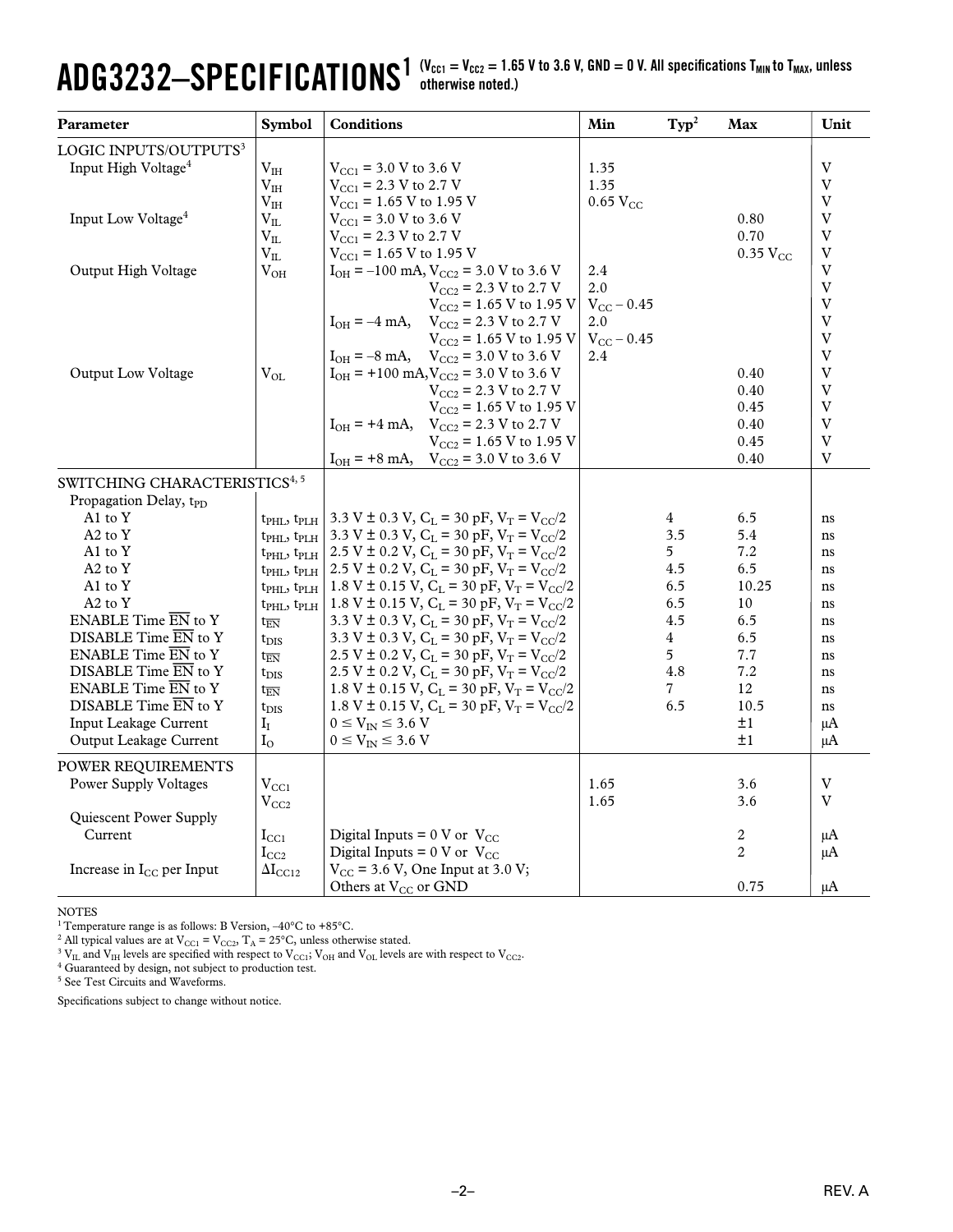# **ADG3232–SPECIFICATIONS1 ADG3232**

#### **ABSOLUTE MAXIMUM RATINGS\***

| $(T_A = 25^{\circ}C$ , unless otherwise noted.)                                  |
|----------------------------------------------------------------------------------|
|                                                                                  |
| A1, EN Input Voltage $\ldots \ldots \ldots \ldots \ldots \ldots -0.3V$ to +4.6 V |
|                                                                                  |
|                                                                                  |
| <b>Operating Temperature Range</b>                                               |
| Industrial (B Version) $\ldots \ldots \ldots \ldots -40^{\circ}C$ to +85°C       |
| Storage Temperature Range $\ldots \ldots \ldots \ldots -65$ °C to +150°C         |
|                                                                                  |

#### 8-Lead SOT-23

| IR Reflow, Peak Temperature (<20 sec) $\dots \dots \dots \dots$ 235°C |  |
|-----------------------------------------------------------------------|--|

\*Stresses above those listed under Absolute Maximum Ratings may cause permanent damage to the device. This is a stress rating only; functional operation of the device at these or any other conditions above those listed in the operational sections of this specification is not implied. Exposure to absolute maximum rating conditions for extended periods may affect device reliability. Only one absolute maximum rating may be applied at any one time.

#### **PIN CONFIGURATION**



#### **CAUTION**

ESD (electrostatic discharge) sensitive device. Electrostatic charges as high as 4000 V readily accumulate on the human body and test equipment and can discharge without detection. Although the ADG3232 features proprietary ESD protection circuitry, permanent damage may occur on devices subjected to high energy electrostatic discharges. Therefore, proper ESD precautions are recommended to avoid performance degradation or loss of functionality.



#### **ORDERING GUIDE**

| Model            | Temperature Range                  | <b>Package Description</b> | Package Option | <b>Branding</b> |
|------------------|------------------------------------|----------------------------|----------------|-----------------|
| ADG3232BRI-REEL  | $-40^{\circ}$ C to $+85^{\circ}$ C | $SOT-23$                   | $RI-8$         | W3B             |
| ADG3232BRI-REEL7 | $-40^{\circ}$ C to $+85^{\circ}$ C | $SOT-23$                   | $RI-8$         | W3B             |

#### **PIN FUNCTION DESCRIPTIONS**

|   | Pin No.   Mnemonic | <b>Description</b>                                                                                   |
|---|--------------------|------------------------------------------------------------------------------------------------------|
|   | $V_{\rm CCl}$      | Supply Voltage 1 can be any supply voltage from $1.65V$ to $3.6V$ .                                  |
| 2 | A1                 | Input Referred to $V_{CC1}$ .                                                                        |
| 3 | A2                 | Input Referred to $V_{\rm CCl}$ .                                                                    |
| 4 | $\overline{EN}$    | Active Low Device Enable. When low, bypass mode is enabled; when high, the device is in normal mode. |
| 5 | <b>GND</b>         | Device Ground Pin.                                                                                   |
| 6 |                    | Output Referred to $V_{CC2}$ .                                                                       |
|   | NC.                | Not Internally Connected.                                                                            |
| 8 | $V_{CC2}$          | Supply Voltage 2 can be any supply voltage from 1.65 V to 3.6 V.                                     |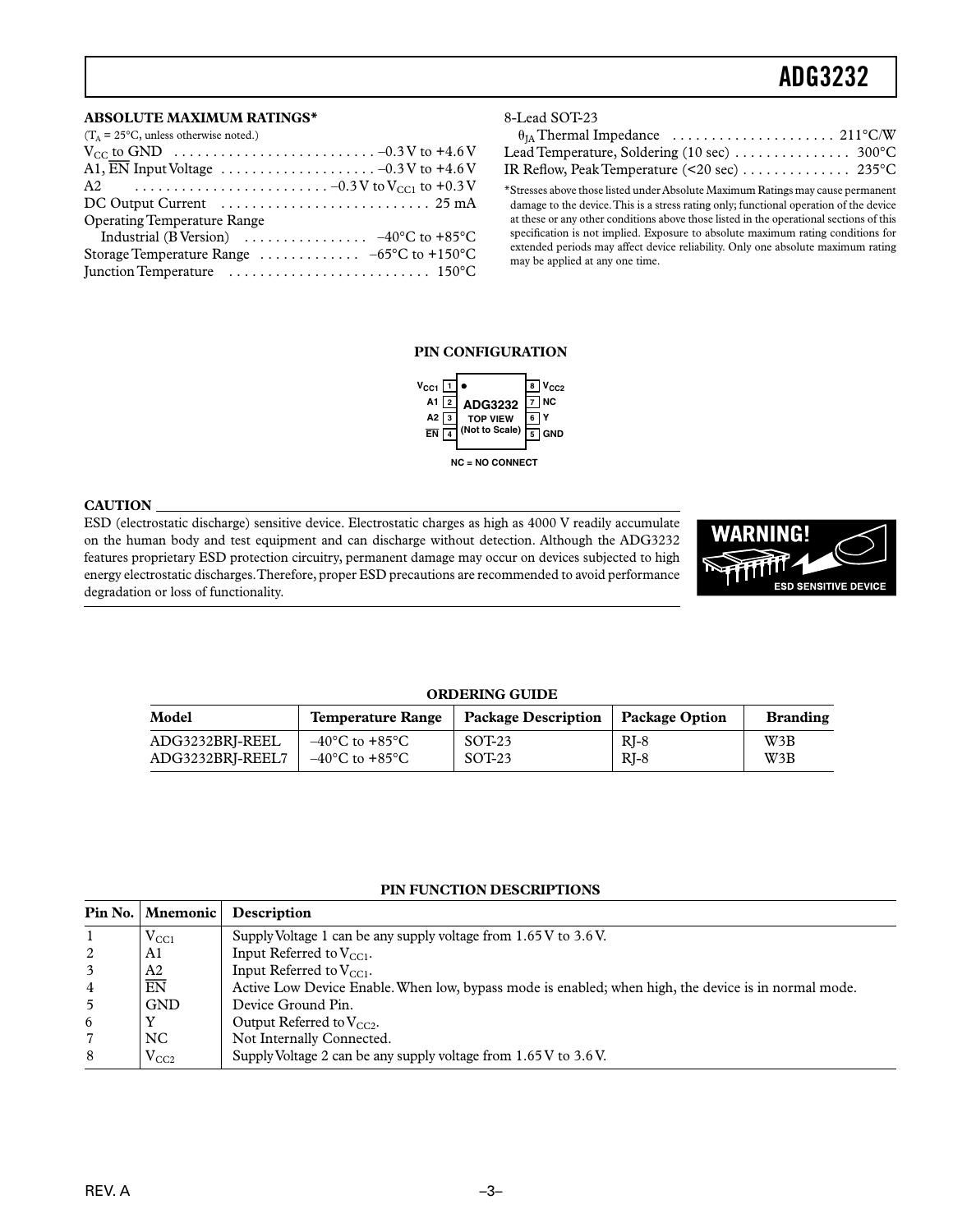## **ADG3232-Typical Performance Characteristics**



TPC 1.  $I_{CC1}$  vs.  $V_{CC1}$ 



TPC 2.  $I_{CC2}$  vs.  $V_{CC2}$ 



TPC 4. I<sub>CC2</sub> vs. Temperature



TPC 7. I<sub>CC2</sub> vs. Frequency, A1-Y



TPC 5. I<sub>CC1</sub> vs. Frequency, A1-Y



TPC 8. I<sub>CC2</sub> vs. Frequency, A2-Y



TPC 3.  $I_{CC1}$  vs. Temperature



TPC 6. I<sub>CC1</sub> vs. Frequency, A2-Y



TPC 9. Enable, Disable Time vs. Supply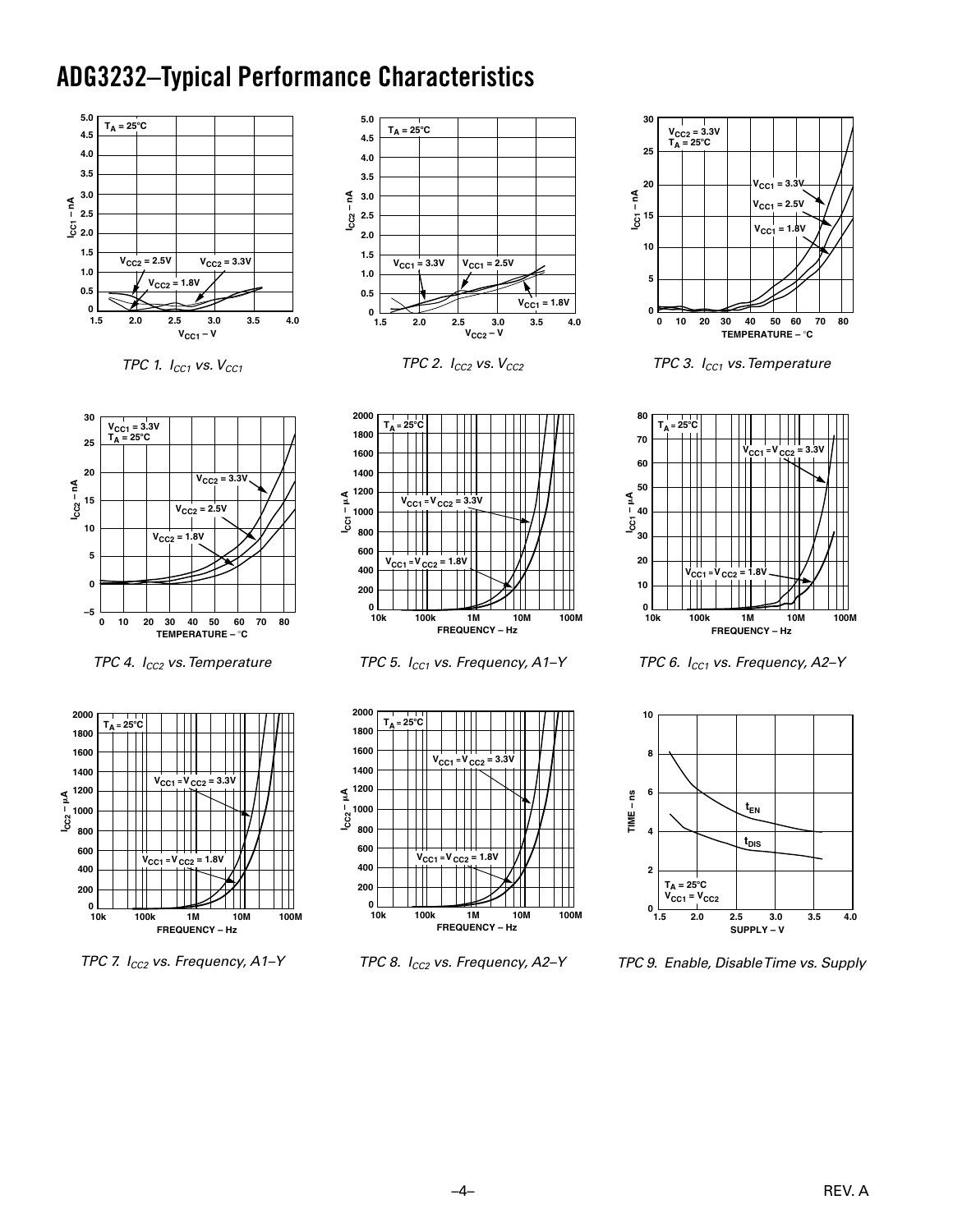## **ADG3232**



TPC 10. Enable, Disable Time vs. Temperature



TPC 13. Propagation Delay vs. Capacitive Load, A2-Y



TPC 16. Propagation Delay vs. Supply, A1-Y



TPC 11. Rise/FallTime vs. Capacitive Load, A1/A2-Y



TPC 14. Propagation Delay vs. Capacitive Load, A1-Y



TPC 17. Propagation Delay vs. Temperature



TPC 12. Rise/FallTime vs. Capacitive Load, A1/A2-Y



TPC 15. Propagation Delay vs. Supply



TPC 18. Propagation Delay vs. Temperature, A1-Y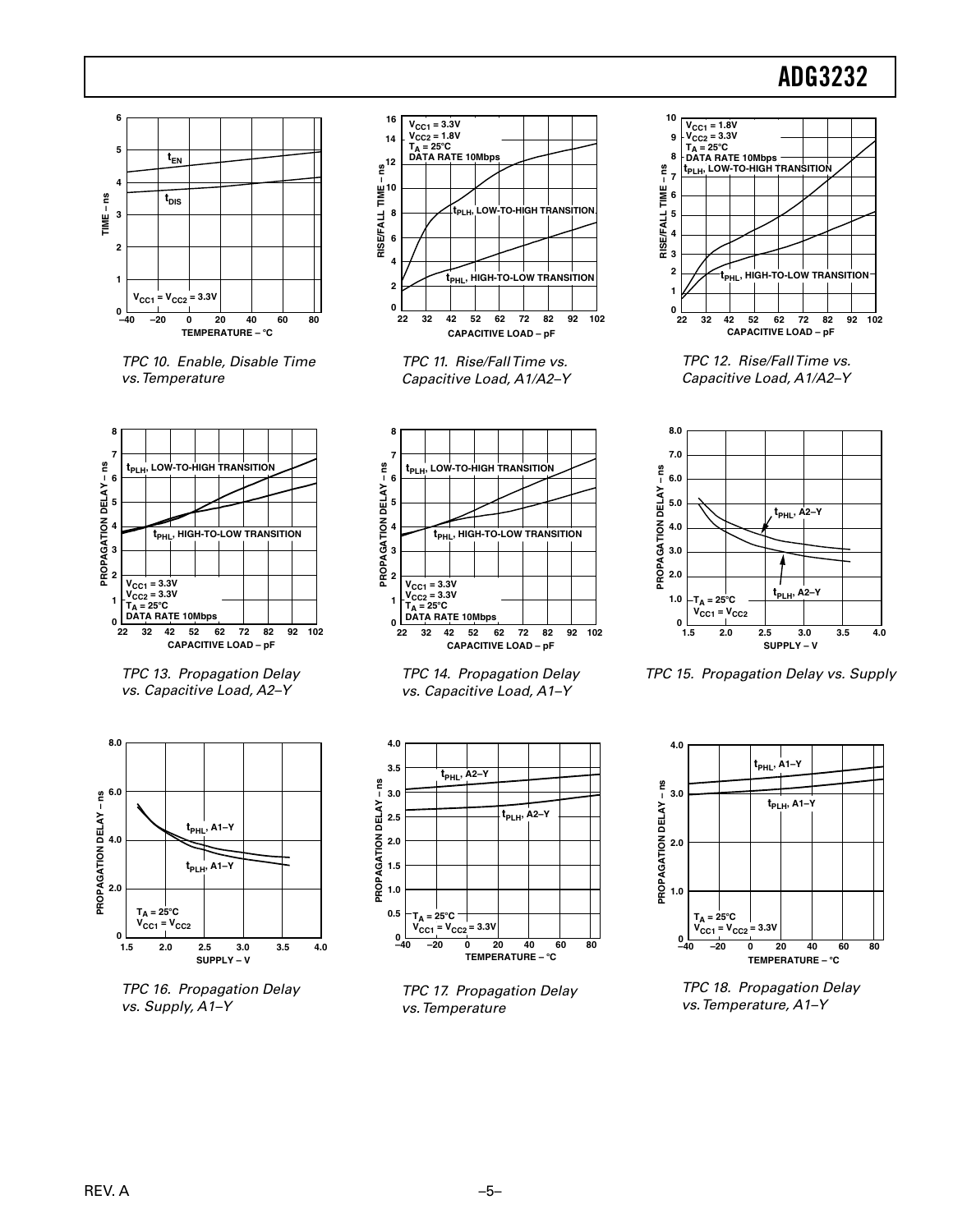## **ADG3232**



TPC 19. Input/Output  $V_{CC1} = 3.3$  V,  $V_{CC2} = 1.8$  V



TPC 20. Input/Output  $V_{CC1} = 1.8$  V,  $V_{CC2} = 3.3$  V



TPC 21. Input/Output  $V_{CC1} = 1.8$  V,  $V_{CC2} = 3.3$  V



TPC 22. Input/Output  $V_{CC1} = 3.3$  V,  $V_{CC2} = 1.8$  V



TPC 23. Y Sink and Source Current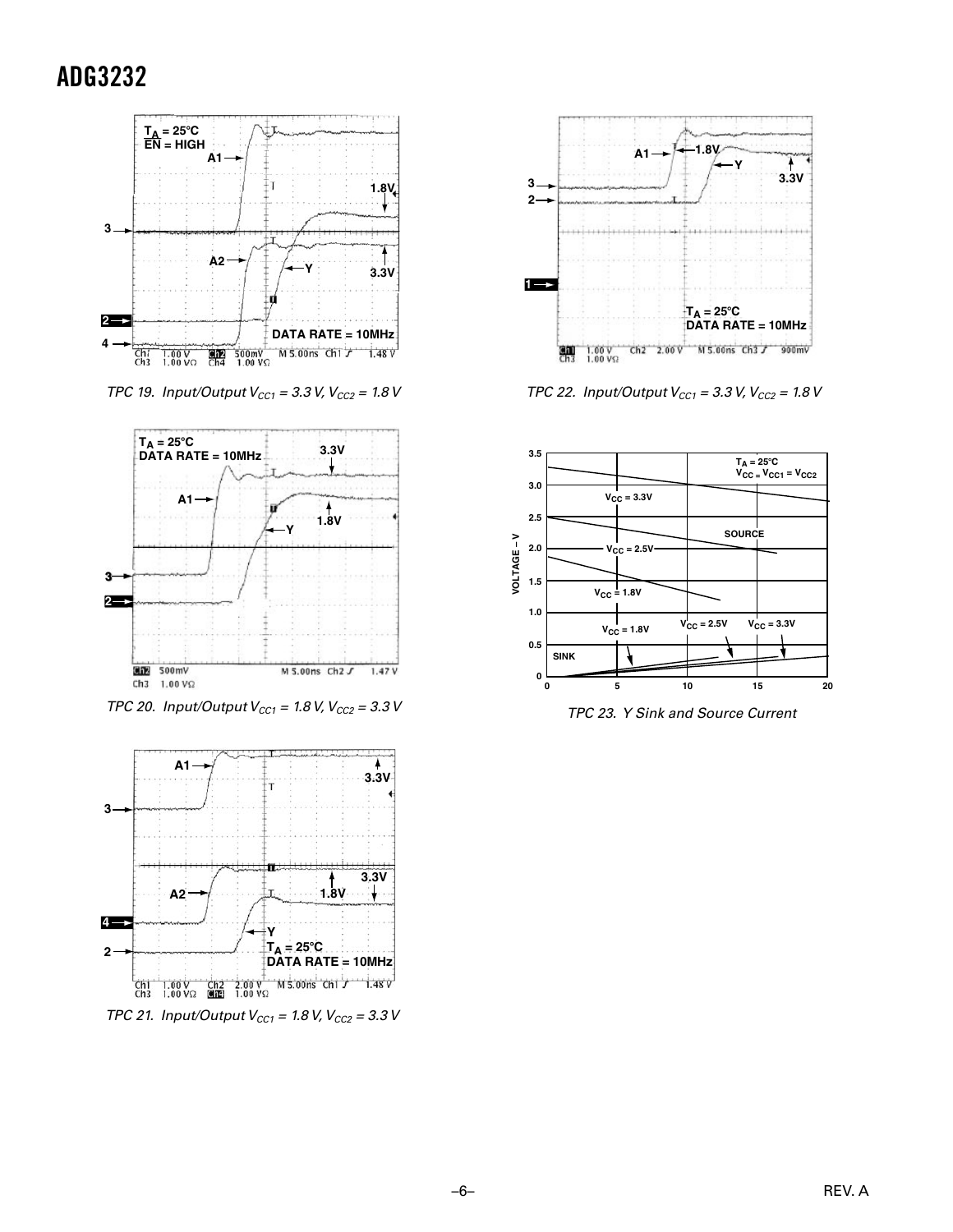#### **TEST CIRCUITS**



Figure 1. Propagation Delay



Figure 2. Enable and Disable Times

#### **DESCRIPTION**

The ADG3232 is a mux level translating device designed on a submicron process that operates from supplies as low as 1.65V. The device is guaranteed for operation over the supply range 1.65 V to 3.6 V. It operates from two supply voltages, allowing bidirectional level translation, i.e., it translates lower voltages to higher voltages and vice versa. The signal path is unidirectional, meaning data may only flow from A to Y.

#### A1 and EN Input

The A1 and enable ( $\overline{EN}$ ) inputs have  $V_{II}/V_{IH}$  logic levels so that the part can accept logic levels of  $V_{OL}/V_{OH}$  independent of the value of the supply being used. Both these inputs (A1 and  $\overline{EN}$ ) are capable of accepting inputs outside the  $V_{\rm CCl}$  supply range. There are no internal diodes to the supply rails on these pins, so they can handle inputs above the supply but inside the absolute maximum ratings.

#### Operation

Figure 3 shows the ADG3232 in a typical application; the signal paths are from A1 or A2 to Y. The device will level translate the signal applied to  $A1/A2$  from a  $V_{\rm CCl}$  logic level (this level translation can be either to a higher or a lower supply) and route the signal to the Y output, which will have standard  $V_{OL}/V_{OH}$  levels for  $V_{CC2}$  supplies.

The supplies in Figure 3 may be any combination of supplies, e.g.,  $V_{\text{CC1}}$  and  $V_{\text{CC2}}$  may be anywhere in the 1.65 V to 3.6 V range.



Figure 3. Typical Operation of the ADG3232 Level Translating Switch